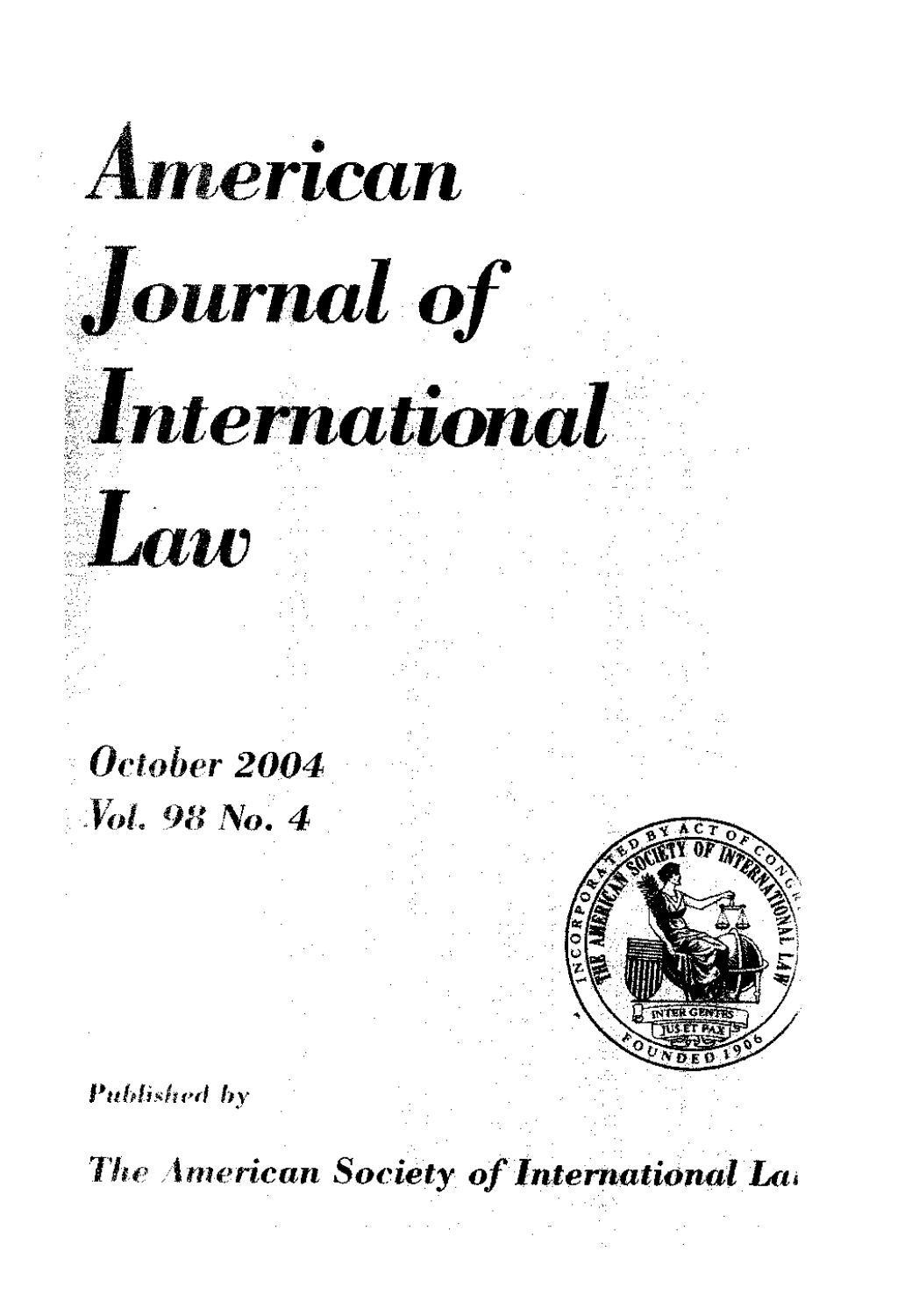## **AMERICAN JOURNAL OF INTERNATIONAL LAW**

#### **VOL. 98 October 2004 NO. 4**

#### **CONTENTS PAGE**

#### **Hyperownership in a Time of Biotechnological Promise: The International Conflict to Control the Building Blocks of Life** *Sabrina Safrin* 641

This article provides a utilitarian critique of the interplay between patent-based private claims to genetic material favored by developed countries and state ownership favored by developing countries. It argues that collectively these systems have overreached, creating an interactive spiral of excessive enclosure of genetic material that deters biotechnological innovation, generates tension between nations, and threatens individuals and indigenous communities. It proposes a framework for a more open system.

#### **Editorial Comments**

| Criminals, Combatants, or What? An Examination of the Role of Law                                                          |     |
|----------------------------------------------------------------------------------------------------------------------------|-----|
| in Responding to the Threat of Terror<br>Thomas M. Franck                                                                  | 686 |
| Speaking Law to Power: Lawyers and Torture Richard B. Bilder and Detlev F. Vagts                                           | 689 |
| Using Framework Statutes to Facilitate U.S. Treaty Making<br>Steve Charnovitz                                              | 696 |
| <b>Notes and Comments</b>                                                                                                  |     |
| The Right ol the Accused to Self-Representation Before International                                                       |     |
| Criminal Tribunals<br>Nina H. B.J0rgensen                                                                                  | 711 |
| Peacekeeping and Prosecutorial Policy: Lessons from Kosovo                                                                 |     |
| Gregory L. Naarden and Jeffrey B. Locke 727                                                                                |     |
| Correspondence                                                                                                             | 743 |
| <b>Current Developments</b>                                                                                                |     |
| The Security Council's Efforts to Monitor the Implementation of                                                            |     |
| Al Qaeda/Taliban Sanctions<br>Eric Rosand                                                                                  | 745 |
| Regulating Antarctic Tourism and the Precautionary Principle                                                               |     |
| Kees Bastmeijer and Ricardo Roura                                                                                          | 763 |
| <b>International Decisions</b><br>Edited by David D. Caron                                                                 |     |
| <i>Hamdi v. Rumsfeld</i> (Jenny S. Martinez)                                                                               | 782 |
| U.S. Supreme Court decision regarding judicial review of detention of U.S. citizen<br>as enemy combatant                   |     |
| <i>Rasul v. Basil</i> (David L. Sloss)                                                                                     | 788 |
| U.S. Supreme Court ruling on the availability of federal habeas corpus relief to<br>detainees at Guantánamo Bay Naval Base |     |
| Sosa v. Alvurez-Maclwin; United States v. Alvarez-Machain (Brad R. Roth)                                                   | 798 |
| U.S. Supreme Court decision on the scope of the Alien Tort Statute                                                         |     |
|                                                                                                                            |     |